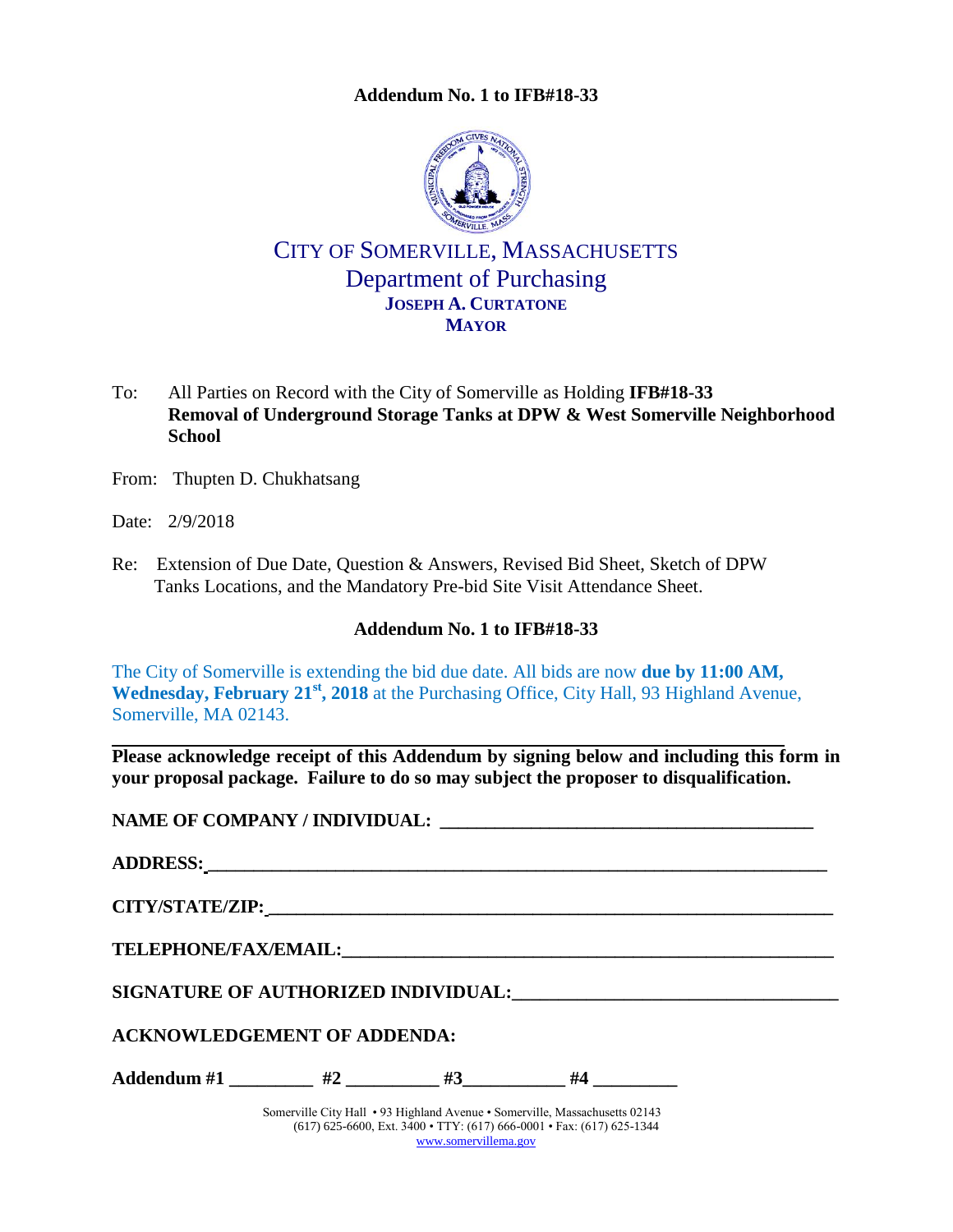## **Addendum No. 1 to IFB#18-33**

### **Questions & Answers**

### **1. What are the compacting requirements for backfill?**

Following compacting requirements are provided on page 116 of the bid document, which must be followed and documented:

The Storage Tank Removal Contractor shall backfill the UST excavation and associated piping trenches. The backfill will be clean fill free of contamination or debris, and compacting the fill material in the UST and feed and return piping excavations following removal. The backfill material shall be applied in maximum 8-inch loose lifts compacted to 95% of American Society for Testing and Materials (ASTM) D 1557 (Modified Proctor) maximum dry density. The soil moisture shall be within 2% of the optimum moisture content. The in-place thickness of the lift, when complete, shall be approximately 6 inches. Clean sand or gravel backfill shall be used with a 1 inch maximum dimension and maximum percentage of fines (materials passing a No. 200 sieve) of 15 percent.

**2. Is it required to remove the pipe entirely or need to just cut and buried the rest?**  It is considered and confirmed that the contractor shall remove complete piping under the ground till building.

## **3. What to do with concrete pad underneath USTs?**  Concrete pad underneath USTs can be buried as a part of backfill.

- **4. How much volume of oil to be expected in the tanks those need to be removed?**  It is not expected to have significant volume of oil in any of the tank. However, it is can have some remaining oil sludge that will be required to be removed and disposed of as per the regulations. Please refer the revised bid sheet for including unit cost of oil disposal.
- **5. During the bid walk, we were shown a total of six 500-gallon AST's in the basement of the Boiler Room. Is there another means of egress other than the stairs we came down, such as a freight elevator, a floor access hatch, or some other means of egress for the tanks?** There is no other means of egress for the basement. Tanks can be cut into pieces and then taken out of the basement. Alternatively, in coordination with DPW Buildings and Grounds, an entrance door and adjacent wall can be removed temporarily and tanks can be removed from basement without cutting them into pieces. This alternative can be discussed as a part of the project.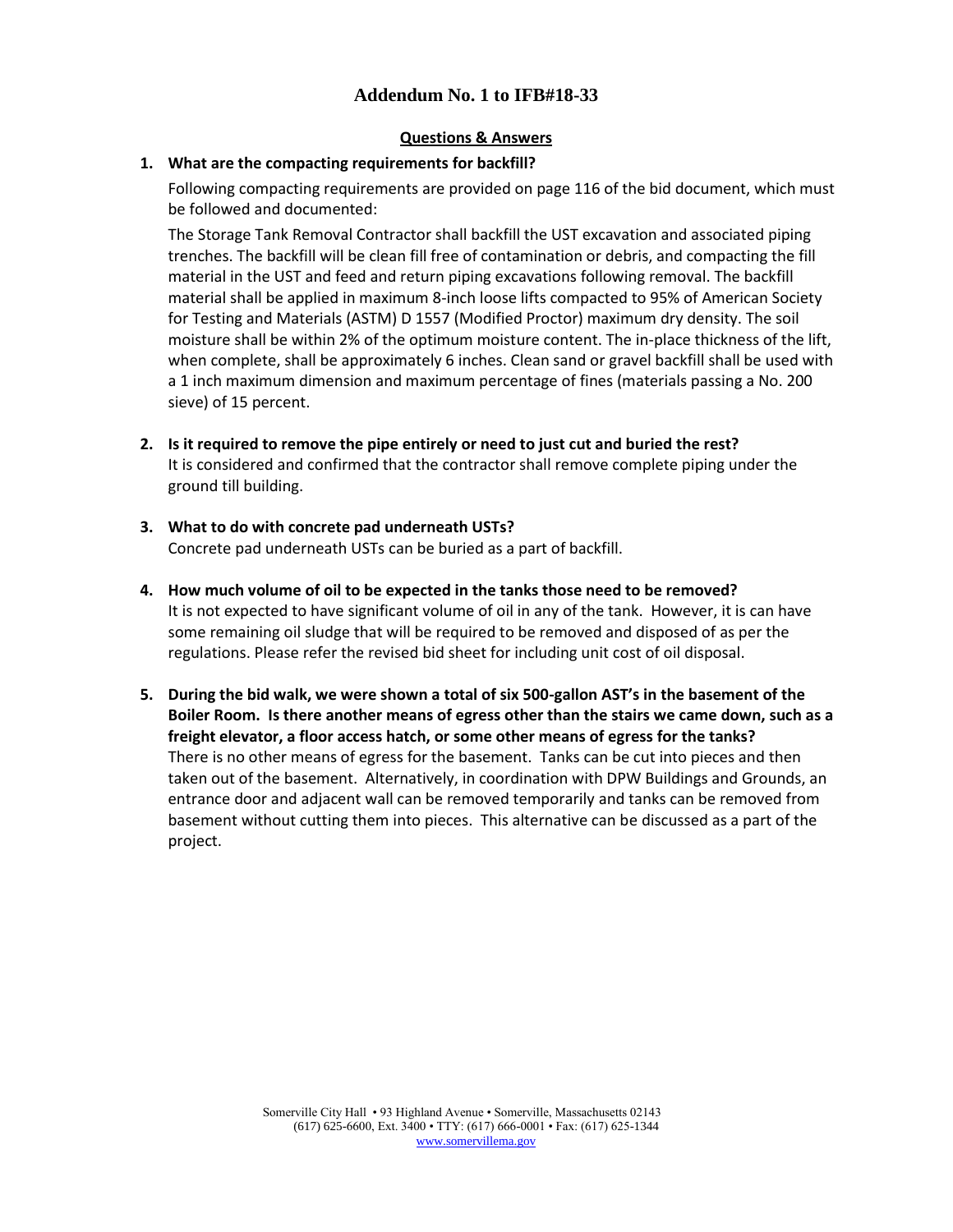## **[IFB # 18-33](#page--1-0) Addendum No. 1 – Revised Bid Sheet SECTION 4.0 FORM FOR GENERAL BID**

The undersigned proposes to furnish all labor and materials required for: [REMOVAL OF UNDERGROUND](#page--1-1)  [STORAGE TANKS AT DPW & WEST SOMERVILLE NEIGHBORHOOD SCHOOL](#page--1-1)

In accordance with the accompanying plans and specifications provided by the City of Somerville and specified below, subject to additions and deductions according to the terms of the specifications.

The bidder certifies the following bulleted statements and offers to supply and deliver the materials and services specified below in full accordance with the Contract Documents supplied by the City of Somerville

- The bids will be received at the office of the Purchasing Director, Somerville City Hall, 93 Highland Avenue, Somerville, MA 02143 no later than **2/21/2018 [by 11AM EST](#page--1-2)**
- If the **awarded** vendor is a Corporation a "Certificate of Good Standing" (produced by the Mass. Sec. of State) must be furnished with the resulting contract (see Section 3.0.)
- **Awarded Vendor** must comply with Living Wage requirements (see Section 3.0; only for services)
- **Awarded Vendor** must comply with insurance requirements as stated in Section 3.0.
- The Purchasing Director reserves the right to accept or reject any or all bids and/or to waive any informalities if in her/his sole judgment it is deemed to be in the best interest of the City of Somerville.
- The following prices shall include delivery, the cost of fuel, the cost of labor, and all other charges.
- This form to be enclosed in sealed bid package.

| Item#                                                                                                         | <b>Item</b>                                                                                                    |                                 | <b>Bid Price (\$)</b> | <b>Bid Price in Words</b> |
|---------------------------------------------------------------------------------------------------------------|----------------------------------------------------------------------------------------------------------------|---------------------------------|-----------------------|---------------------------|
| 1                                                                                                             | <b>DPW Tank #1 (approximately</b><br>4000 Gallons capacity)                                                    | Removal as per scope of<br>work |                       |                           |
|                                                                                                               |                                                                                                                | Backfill the hole to grade      |                       |                           |
| $\overline{2}$                                                                                                | <b>DPW Tank #2 (approximately</b><br>4000 Gallons capacity)                                                    | Removal as per scope of<br>work |                       |                           |
|                                                                                                               |                                                                                                                | Backfill the hole to grade      |                       |                           |
| 3                                                                                                             | <b>6 small tanks at DPW</b><br>basement (approximately 500<br><b>Gallons capacity per tank)</b>                | Removal as per scope of<br>work |                       |                           |
|                                                                                                               |                                                                                                                |                                 |                       |                           |
| <b>West Somerville</b><br>4<br><b>Neighborhood School - 1 UST</b><br>(approximately 2000 Gallons<br>capacity) |                                                                                                                | Removal as per scope of<br>work |                       |                           |
|                                                                                                               |                                                                                                                | Backfill the hole to grade      |                       |                           |
|                                                                                                               | Total Bid Amount (Tank removal cost for all tanks: Item 1<br>through 4)                                        |                                 |                       |                           |
|                                                                                                               |                                                                                                                |                                 |                       |                           |
|                                                                                                               | Unit cost for oil /oil sludge removal and disposal (\$/gallons)                                                |                                 |                       |                           |
|                                                                                                               | Add Alternate No. 1: Lump sum cost for repaving UST<br>removal locations of DPW Tank#1 & 2                     |                                 |                       |                           |
|                                                                                                               | Add Alternate No. 2: Lump sum cost for repaving UST<br>removal location at West Somerville Neighborhood School |                                 |                       |                           |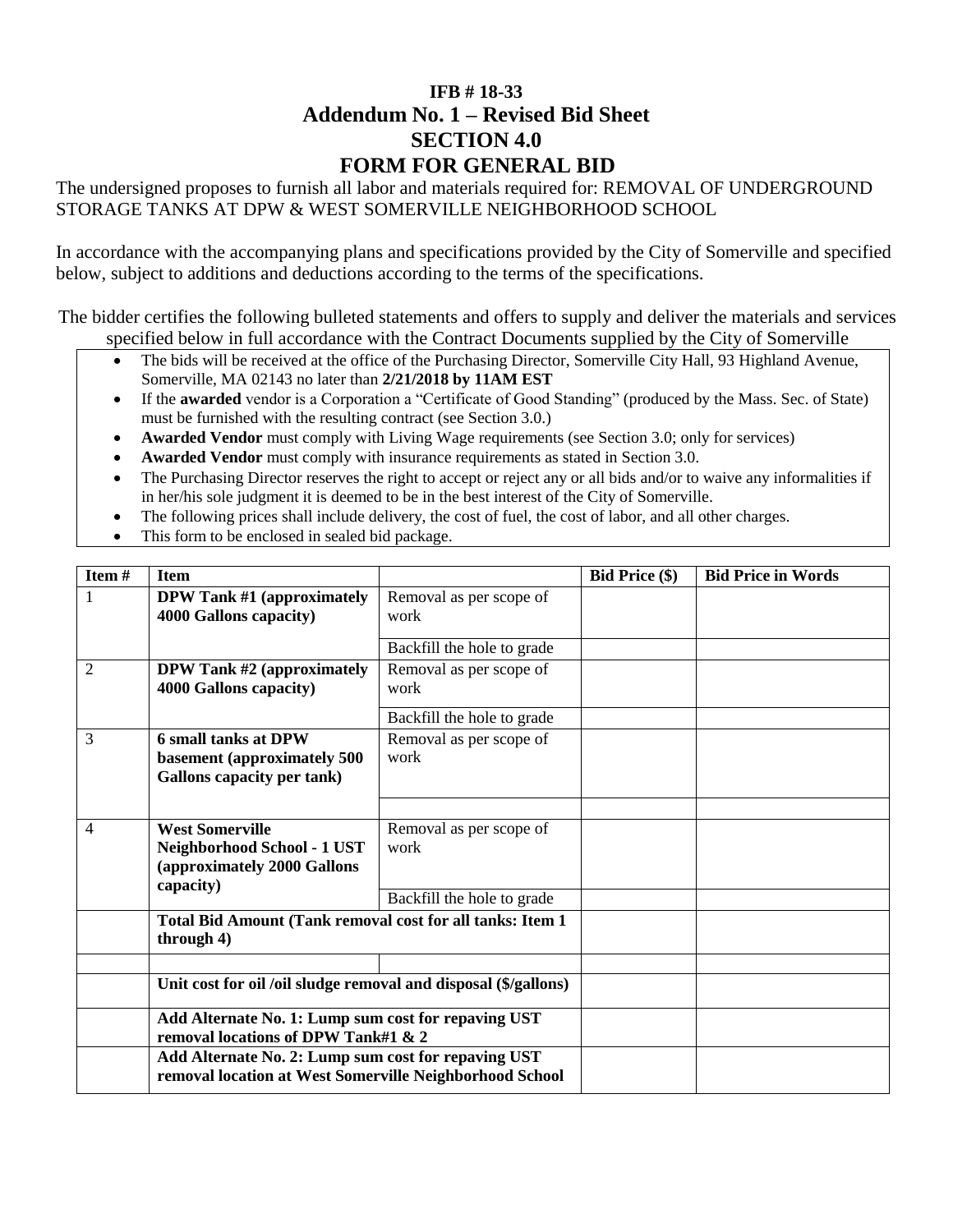(*If applicable*) The contract price does not include the items listed on the attached "Bid Form for Alternates;" the bidder understands that the project construction cost estimate provided by the City is inclusive of all the work described in this form.

The undersigned agrees that, if he is selected as general contractor, he will within five days, Saturdays, Sundays and legal holidays excluded, after presentation thereof by the awarding authority, execute a contract in accordance with the terms of this bid and furnish a performance bond and also a labor and materials or payment bond (as indicated in the "Key Project Information" section on the 2nd page of this bid), each of a surety company qualified to do business under the laws of the commonwealth and satisfactory to the awarding authority and each in the sum of the contract price, the premiums for which are to be paid by the general contractor and are included in the contract price; provided, however, that if there is more than one surety company, the surety companies shall be jointly and severally liable.

The undersigned hereby certifies that he is able to furnish labor that can work in harmony with all other elements of labor employed or to be employed on the work; that all employees to be employed at the worksite will have successfully completed a course in construction safety and health approved by the United States Occupational Safety and Health Administration that is at least 10 hours in duration at the time the employee begins work and who shall furnish documentation of successful completion of said course with the first certified payroll report for each employee; and that he will comply fully with all laws and regulations applicable to awards made subject to section 44A.

The undersigned further certifies under the penalties of perjury that this bid is in all respects bona fide, fair and made without collusion or fraud with any other person. As used in this subsection the word "person" shall mean any natural person, joint venture, partnership, corporation or other business or legal entity. The undersigned further certifies under penalty of perjury that the said undersigned is not presently debarred from doing public construction work in the commonwealth under the provisions of section twenty-nine F of chapter twenty-nine, or any other applicable debarment provisions of any other chapter of the General Laws or any rule or regulation promulgated thereunder.

The Undersigned Bidder certifies under the penalties of perjury that:

- (1) Pursuant to M.G.L. c. 62C, §49A, to the best of the signatories knowledge and belief, that the Undersigned Bidder is in compliance with all laws of the Commonwealth relating to taxes, reporting of employees and contractors, and withholding and remitting child support, as well as paid all contributions and payments in lieu of contributions pursuant to MGL 151A, §19A(b); and,
- (2) the Federal Employer Identification Number (EIN) of the Bidder is:

The Undersigned Bidder certifies under penalties of perjury that the Bidder is not presently debarred from doing federal or state public construction work, that the Bidder has not had its low bid rejected by any municipality in the previous two years, except:

in which case the reasons for rejection were as follows:

The Undersigned Bidder has submitted all requested referenced information on the Reference Form.

The Undersigned Bidder understands that the contractor and subcontractors will be required to pay prevailing wages to laborers and mechanics, and that if the Undersigned's bid is significantly below the average bid, the Awarding Authority may require the Bidder to substantiate that the bid is based on payment of wages at prevailing rates.

The Undersigned Bidder certifies that it can achieve substantial and final completion by the dates notes in Section 2.2, herein, unless otherwise noted in the Notice to Proceed as delivered to the awarded vendor.

Should certain additional work be required, or should the quantities of certain classes of work be increased or decreased from those required by the Contract Documents, by authorization of the City, unit prices listed on the attached "Unit Price Form" shall at the option of the City be the basis of payment to the Contractor or credit to the City, for such increase or decrease in the work. The unit prices shall represent the exact net amount per unit to be paid the Contractor (in the case of addition or increase) or to be refunded the City (in the case of decrease). Contractually noted adjustments will be allowed for overhead, profit, insurance or other direct or indirect expenses of the Contractor or Subcontractors.

The unit prices shall include cost of fuel, all labor, materials, equipment, overhead, profit, insurance, etc. to cover the finished work of the several kinds called for. Changes shall be processed in accordance with the provisions of the General Conditions governing changes in the work.

Executed this day of , 20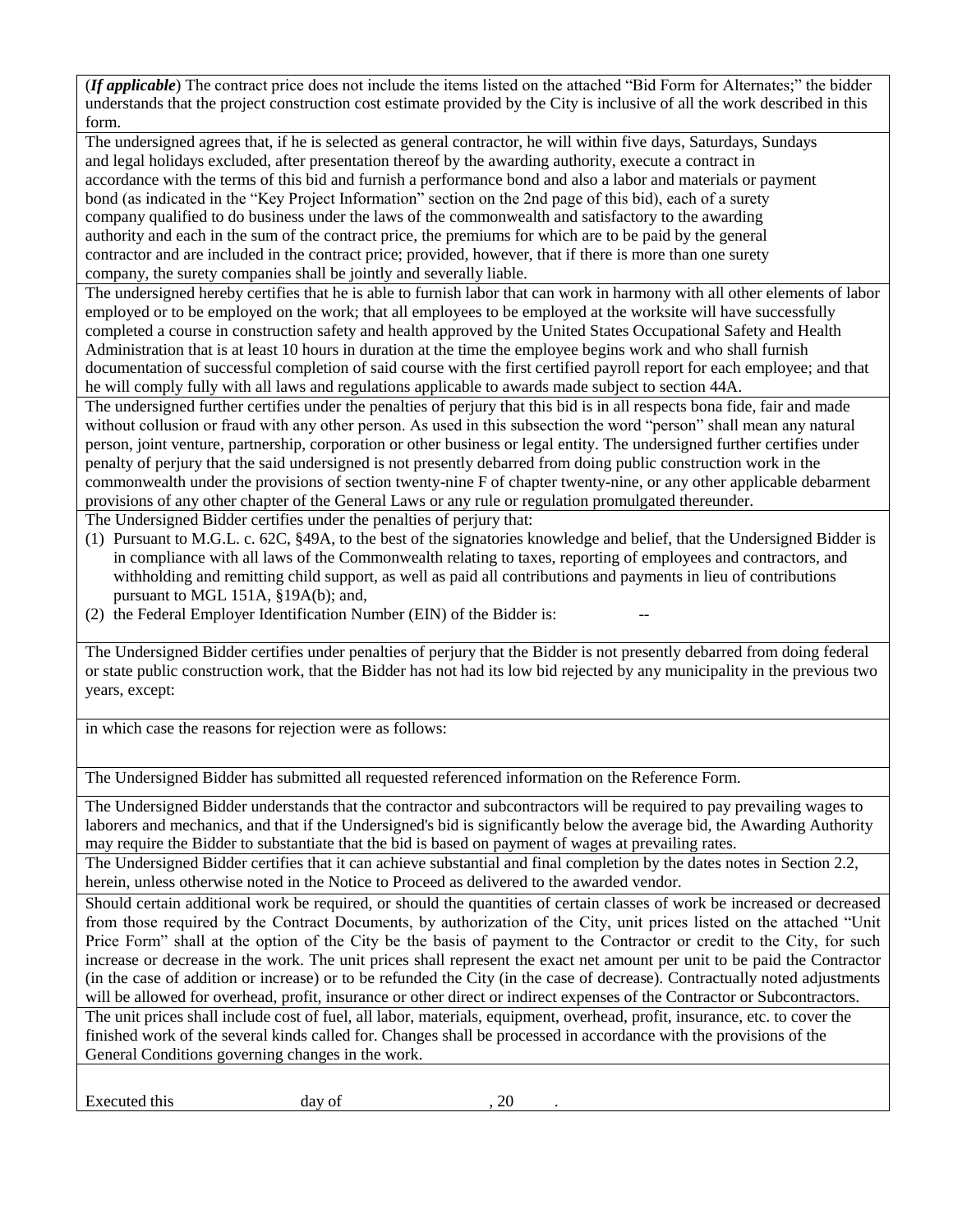| <b>Name of Company/Individual:</b>                                                                                              |  |  |               |  |       |    |    |    |     |  |
|---------------------------------------------------------------------------------------------------------------------------------|--|--|---------------|--|-------|----|----|----|-----|--|
| <b>Address, City, State, Zip:</b>                                                                                               |  |  |               |  |       |    |    |    |     |  |
| Tel#                                                                                                                            |  |  | <b>Email:</b> |  |       |    |    |    |     |  |
| Name and Title of Person Signing                                                                                                |  |  |               |  |       |    |    |    |     |  |
| <b>Signature of Authorized</b><br><b>Individual</b>                                                                             |  |  |               |  |       |    |    |    |     |  |
| Please acknowledge receipt of any and all Addenda (if applicable) by signing below and including this form in your bid package. |  |  |               |  |       |    |    |    |     |  |
| Failure to do so may subject the proposer to disqualification.                                                                  |  |  |               |  |       |    |    |    |     |  |
| <b>ACKNOWLEDGEMENT OF ADDENDA:</b>                                                                                              |  |  |               |  |       |    |    |    |     |  |
| Addendum #1 $\qquad$ #2 $\qquad$ #3 $\qquad$ #4 $\qquad$ #5                                                                     |  |  |               |  | $\#6$ | #7 | #8 | #9 | #10 |  |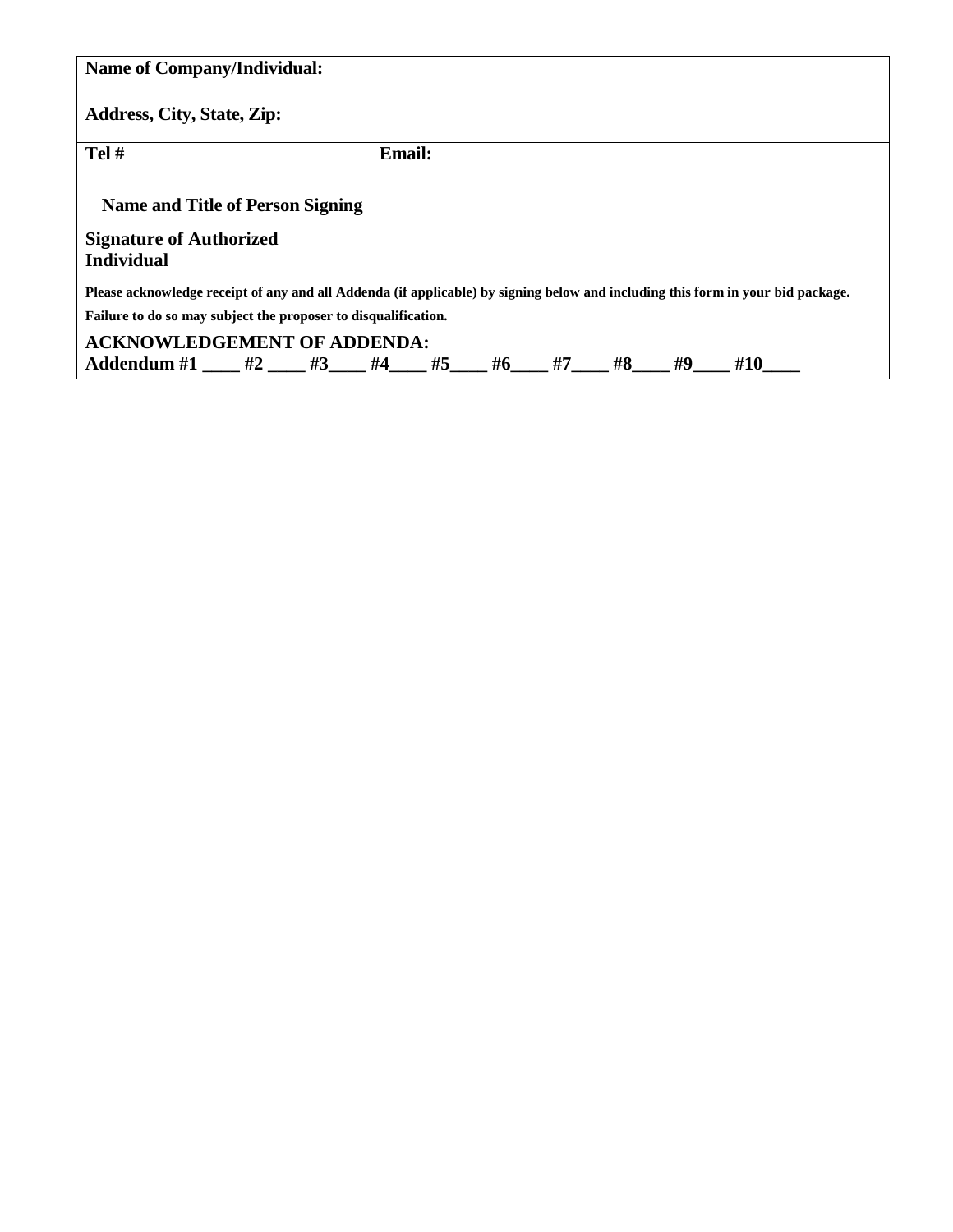### **Addendum No. 1 to IFB#18-33**

### **DPW Tanks location sketch (Not to scale)**



Somerville City Hall • 93 Highland Avenue • Somerville, Massachusetts 02143 (617) 625-6600, Ext. 3400 • TTY: (617) 666-0001 • Fax: (617) 625-1344 [www.somervillema.gov](http://www.somervillema.gov/)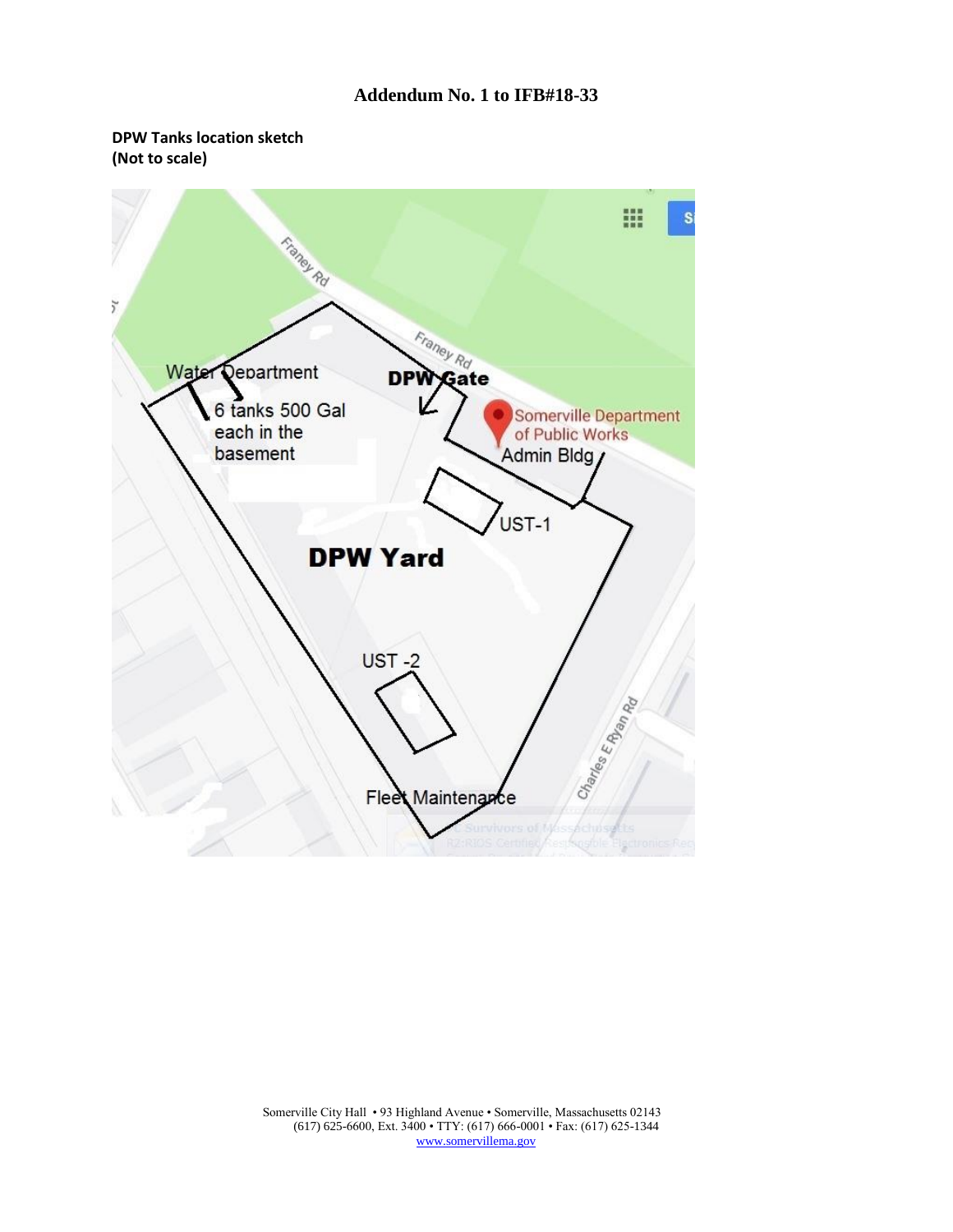

## CITY OF SOMERVILLE, MASSACHUSETTS **Department of Purchasing JOSEPH A. CURTATONE MAYOR**

**BID # IFB 18-33** DATE: 2/6/2018 **TIME: 11:00 AM** The following individuals were in attendance for a pre-bid meeting for:

# REMOVAL OF UNDERGROUND STORAGE TANKS AT DPW & WEST SOMERVILLE NEIGHBORHOOD SCHOOL

| <b>Name</b>    | <b>Company</b>      | <b>Email Address</b>                          | <b>Phone Number</b> |
|----------------|---------------------|-----------------------------------------------|---------------------|
| Dennis Grustra | EnviroTrac          | dennisg@envirotrac.com                        | $978 - 289 - 8280$  |
| Derek Baggett  | Green Environmental | d Daggett@ greenENvironmental.com 617 4790550 |                     |
| DAN KING       | BOSTON GREEN CO.    | dank ebodingreen campony, cm                  | 617.293.0223        |
| Kevin Pavin    | Triumv: ruff Env    | KParline friumvirule.com                      | $978.857 - 6174$    |
| Luis Whiar     | Commlanx, inc       | LOIRE QCOMMTANK.COM                           | 617628-8260         |
| Gross Horom    | MEO En. Servico     | JEMECDE COMLEST. NOT                          | $781 - 331 - 6446$  |
| WILLIAM NINEVE | TRIDENT ENVIR GROUP | NINEVE@TRIDENTHAZMAT.COM                      | 508 229 35415       |

Under the penalties of perjury, the above list represents the names of all bidders in attendance at the pre-bid meeting and I declare that said list is a complete and accurate list of attendees.

**Thupten Chukhatsang Procurement Analyst** 

Somerville City Hall • 93 Highland Avenue • Somerville, Massachusetts 02143  $(617)$  625-6600, Ext. 3400 • TTY: (617) 666-0001 • Fax: (617) 625-1344 www.ci.somerville.ma.us